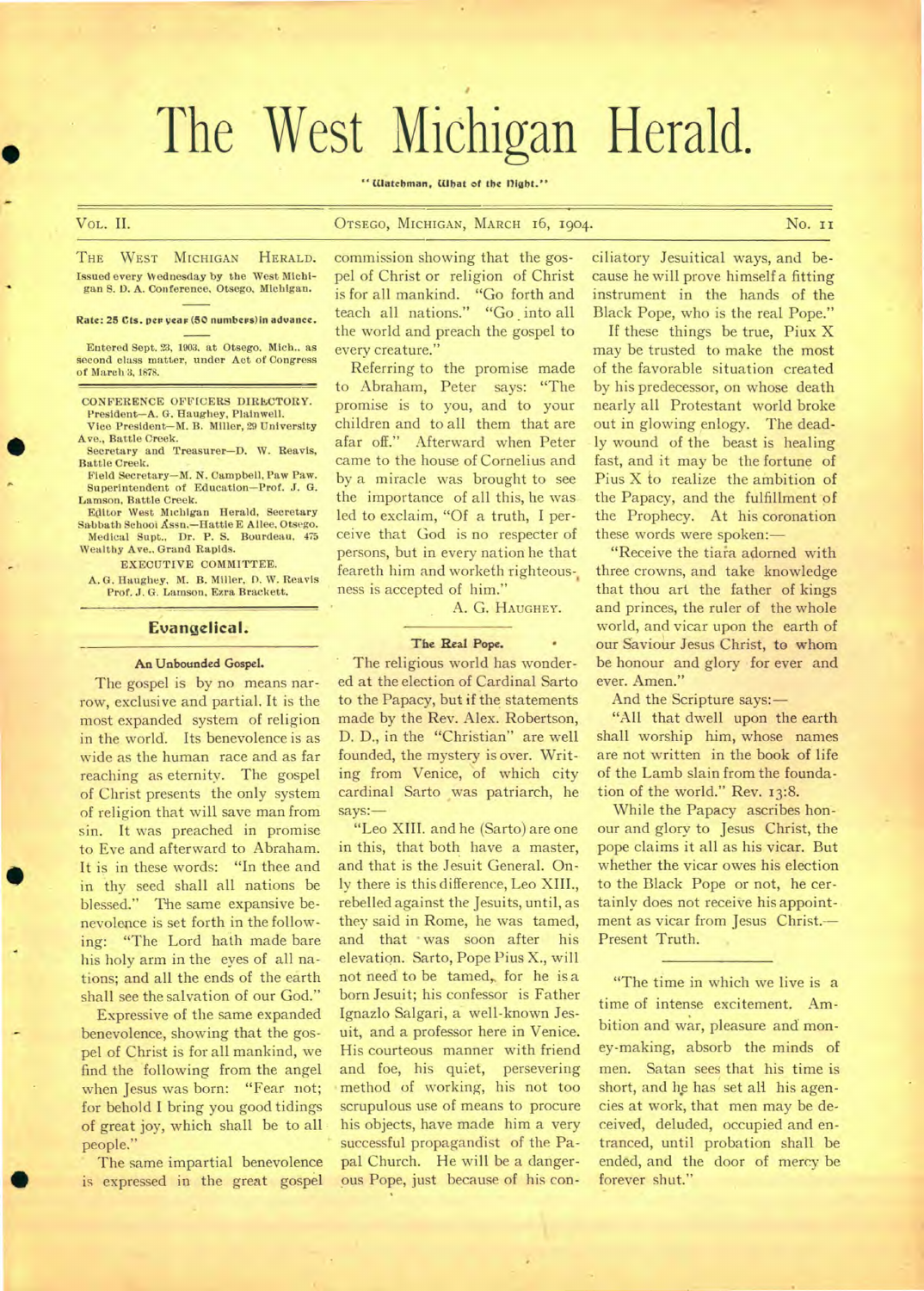## 2 **THE WEST MICHIGAN HERALD.** March 16, 1904

#### **Educational.**

#### **Cedar Lake Academy.**

The meeting of the Academy Board held at Cedar Lake March 1st took up some very important matters relative to the Academy. Brethren Videto, Wolcott, Brink, Butler and Lamson were present.

The Principal reported the affairs of the school in excellent condition financially and otherwise. The potato crop is being sold at 70 and 75 cts. a bushel. The bean crop is also bringing good money. This money, however, must be used to pay the expenses of the school this summer, and cannot be used in improvements.

The vote of the conference at Charlotte to complete the raising of the \$1,000.00 fund was considered, and the scliool will need every cent of \$5oo.00 to put it in the best possible condition for next year's school. The barn must be painted this spring, and fruit trees and supplies of like nature have been purchased and must be paid for this spring. It was voted to begin again the raising of hens and to provide some suitable place for them, the quarters at present being altogether too small for a large number of hens.

The present term closes the 29th of March, and the-spring term will open the following week. The Board voted to arrange so that students could pay at least one half their expenses by work. This is certainly a most excellent proposition for any young man or woman who desires to get an education and work for a large part of the expense.

Since Prof. Crawford resigned and went to Berrien- Springs, his classes have been taken by the Principal and Miss Mary Lamson, making extra heavy work for both of these teachers. They thought, however, they could carry on the work until the close of the term, and then other arrangements could be made as necessary.

Quite a number of the present

students are arranging to remain during the spring term.

#### **What Effort For Self-Improvement?**

I have already told you something about the Missionary Training School of Correspondence. In response to what appeared in the "West Michigan Herald" several weeks ago, I received a number of most interesting letters from young people throughout the conference. I find there are many who are very anxious to become workers for the Lord. Why should not every young person in the conference be willing to put forth an effort. Think of this. The city of Chicago has twenty-two night schools in operation, and there is not a week but the Board of Education is appealed to to establish still others.

"Every night ten thousand men, women, boys and girls, after completing a hard day's labor, sit down at desks in public school buildings for two hours and eagerly make use of every moment of that time to secure the knowledge which circumstances prevent them from getting in the day time."

Picture these twenty-two schools and these ten thousand students, some of them girls and boys fourteen or fifteen years of age, some of them gray-haired men. Where are the Christian young people who are willing to put forth one-half as much effort to become workers for Christ? Where are the homes in which fathers and mothers will spend the evenings in study with the children and the young people?

Every home should •be a night school. It is true your day may be spent in taxing labor and evening may find you weary. It is easy for you to go to bed. Have you a mission in the world? Will education make you a better worker for the Lord? Then be willing as a Christian to put forth as much effort as the hard-working men and women in Chicago are willing to put forth for an ordinary, common education.

Our homes may not be in need of the same subjects as the Chicago

workers crave, but they are no less in need of some other subjects. The Bible is almost a lost book. It should be brought from the shelf and studied. Let me tell you that if you are going to be a power in the world, you must begin to study. If you cannot enter school, study it at home. The Missionary Training School of Correspondence offers a course in Bible which you cannot get in any other way. If I were in your place, I would send for sample lessons and begin the work at once.

> M. BESSIE DEGRAW, Berrien Springs, Mich.

#### **Our Duty to Our Schools.**

My brethren and sisters, why is so little being done to sell "Christ's Object Lessons?" Have you become weary in well-doing? Have all the families in your neighborhood been supplied with the book that is so full of helpful lessons both for parents and for children? Are there not some who did not buy a copy last year who would buy one now? Why should we not go steadily forward with this work, until millions of homes are supplied with "Object Lessons," and our schools are freed from debt.

Success has attended the effort made in the past to sell "Object Lessons" because God's people have worked in co-operation with heavenly agencies; and success will attend the effort put forth in the future, if our people will still carry forward the work. As they patiently press on in this work, the Lord Jesus and His angels will open the way before them. All will receive grace for grace, as they give what they can in time and influence, to the circulation of "Object Lessons."

'More than we expected at the beginning has been accomplished by the sale of this book. But we found that the debts on our schools were larger than we at first supposed, and more than this, important changes have been brought in, which make the work of our schools more arduous and the demand for means more urgent. •

MRS. E. G. WHITE.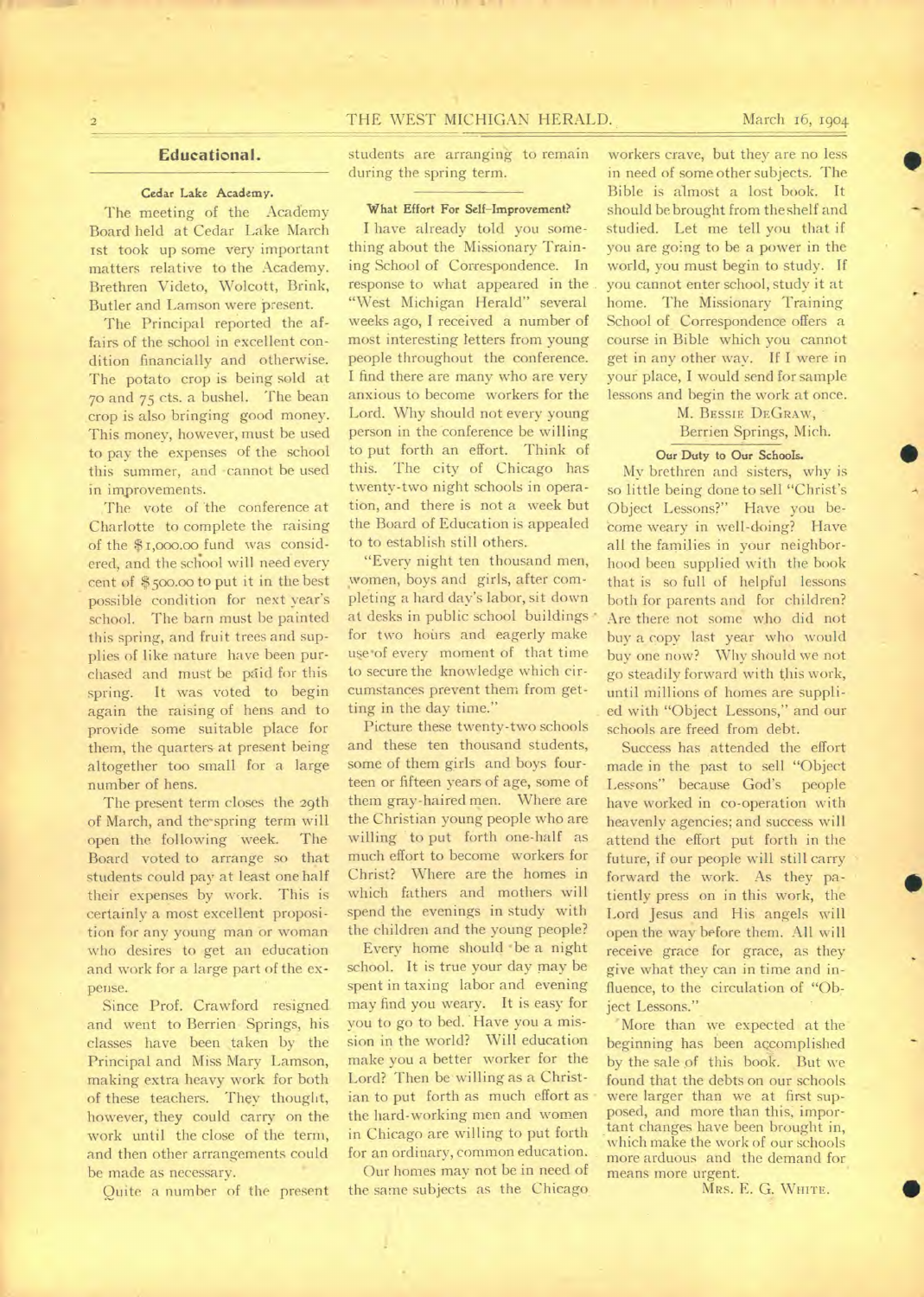# **Publication.**



**New Edition of The Great Nations of To-Day.** 

#### BY ALONZO T. JONES.

A book of 'great importance at at the present time, containing a presentation of the great nations in their rise, relations, career, and their destiny, in connection with a clear and concise treaties on the Seven Trumpets, The Three Woes, The Third Angel's Message, The Threefold Message, Babylon, The Beast of Revelations 13, its image in all its phases and workings, The Commandments, The Hour of the Judgment Come, and the Setting up of the Everlasting Kingdom of God.

President Roosvelt's portrait has been substituted for that of McKinley's on the front cover, which brings it up to date in the representation of the heads of nations.

It is the largest pamphlet printed for the small PRICE Of TWENTY-FIVE CENTS, retail, and it is one that will sell early at this time when the whole world is especially interested in the solution of the Eastern question. IT HAS THE MESSAGE FOR THIS TIME. Forty per cent discount to agents. Order of West Michigan Tract Society, Otsego, Mich.

Vol. 8 of the Testimonies is expected to be out early in this month, so place your orders at once and receive the book at the earliest date. Price, cloth, 75c, limp leather, \$1.25.

 $\bullet$ 

# **Dews From the Field.**

**Rothbury.** 

Friday, February 26, I left home for the Shelby church, but on my way stopped at Rothbury, some nine miles south, expecting to take the train for Shelby in the evening. While at Rothbury I learned that they were not holding meetings or Sabbath school as they had torn down the old church and were replacing it with a new, one. So I stayed, there being a dozen Sabbath keepers here, and have been holding meetings during the week as the weather would permit. The outside interest seems to be growing and our courage in the Lord is good. I think this is as needy a field as any in the conference. The churches have been very much neglected. I feel so inefficient for the work before me, but God will give grace and strength. Pray for the work in District V.

W. C. HEBNER.

#### **Grand Rapids.**

We are preparing to make a strong effort in this city. A large hall has been secured on Fifth Avenue, through the intercession of a gentleman whose parents were Adventists; and through his efforts we secured the hall at one-half the usual price. I feel sure the Lord prompted him, for he asked me many questions in regard to the progress of the message, and listened very intently to the information I gave him. He said he should always believe we had the truth, and assured me that he would attend the meetings on such evenings as he could leave his office. On leaving he gave me a very cordial invitation to come again as he said he wanted to talk with me further on the subject of the "Times in which. we are now living."

The meetings will begin next Sunday evening, March 13. The appointment is being extensively advertised, and the brethren in the church are volunteering to distribute printed matter, and many of them have pledged themselves to do all in their power to assist in this effort and make it a success with God's help. W. H. Heckman has charge"of the choir and expects to have two quartets, male and female. Our Bible workers, Misses McHugh, DeYoung and Kamstra, have pledged their services, and this means valuable assistance, for they are hard workers and know the value of souls.

The principle speakers will be D. T. Bourdeau, W. H. Heckman and the writer. Dr. P. S. Bourdeau will assist with the health and temperance work.

The way seems to open before us and everything is favorable for a successful campaign; but if success crowns our efforts it will because the God-of Israel leads, and the Holy Spirit gives power to the message. "Of ourselves we can do nothing." Brethren pray that we may "receive power from on high" that will enable us to give an invitation to the people of this city that will "Compel them to come in."

W. D. PARKHURST, Pastor.

#### **Guadalajara, Mexico. •**

We have now been in Mexico a year, and find tbe climate enjoyable at all seasons. As we learn more of-the people and their customs we know better how to work and are having good experiences. I have put out thousands of pages of our literature in tracts on various subjects. Our little paper, "The Message of the Third Angel," is a welcome visitor in many homes. "The La 'Salud'' our health journal, is doing a good work in teaching people how to live, also advertising the Sanitarium and Mission throughout the Republic.

The State penitentary is located here with about two thousand convicts that need our attention. We have had permission to enter with our literature a number of times, with good result I trust. I hope to visit there every two weeks.